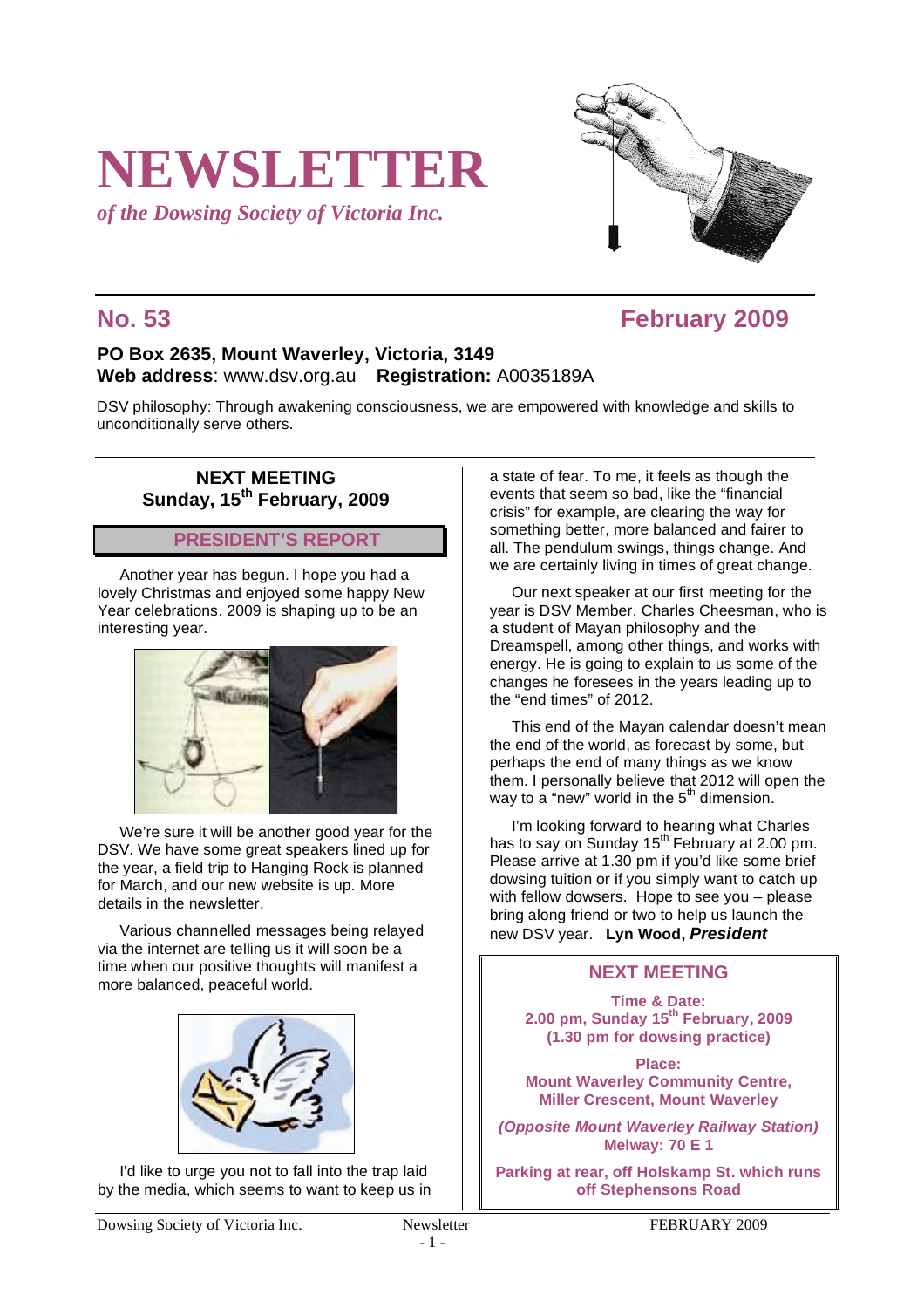### **OUR NEXT MEETING**

To launch the 2009 year, the DSV is delighted to announce that one of our Members, Charles Cheesman, will present at our first meeting on Sunday, 15th February, 2009.



*Charles Cheesman*

Charles will provide a perspective for the events of 2012. He will discuss his views on what he is expecting to occur up to and beyond December, 2012.

Charles' presentation will encompass what is happening to Planet Earth and her inhabitants now - as we approach the year 2012.

The year 2012 is much talked about in the media and Charles will discuss it from the Mayan Calendar perspective, as well as from other esoteric points of view.

He will ask the question: Is there truth in any, or all of it?

This promises to be a lively event, one not to miss as we step into the year 2009. Please join us and bring your friends.

*Visit Charles Cheesman's website: http://www.aethericconnections.com.au*

#### **OUR LAST MEETING**

Our last speaker was DSV Member and dowser, Joan Evans. She talked about how she and five Americans who had all trained with renowned international dowser, Eric Dowsett, agreed to meet in Hawaii. They had no schedule or structure for the trip, apart from booking houses on three different Hawaiian islands to

compare their various energies. They simply wanted to share the experience of exploring and dowsing on energies in interesting places.

Joan said that it turned out to be "possibly the most special experience" in her privileged life.

The group came together with quite different backgrounds which she felt others would probably have seen as something of a risk. However, very quickly they became a wonderfully cohesive group, exploring so many possibilities, all the while expanding on their dowsing experiences. In three short weeks they had bonded so well that Joan said she felt like a different person. That bond remains with them as their energies come together in their monthly teleconferences.



**With Mary Ward** 5 Wattlebird Way Healesville Victoria 3777 Phone: (03) 5962 6973 Email: maryjward@bigpond.com www.healing-bliss.com

Joan entertained us with her personal experiences and insights. She explained quite frankly that she found Honolulu a great disappointment and felt quite overwhelmed by Waikiki Beach with its crowds of people and noise. As a result she was pleased to move on to other areas, including Kailua where she found beautiful sand, no rocks or seaweed and enjoyed meditation and feeling at peace with the sea.



She described a number of locations in detail, explaining their differences and her reactions. At one point, she and the other Joan in the group came across a yacht club where they inquired about finding their way to the beach. This proved impossible for various reasons, something that was a bit difficult for us Australians to understand, given that beaches here are so accessible to the public.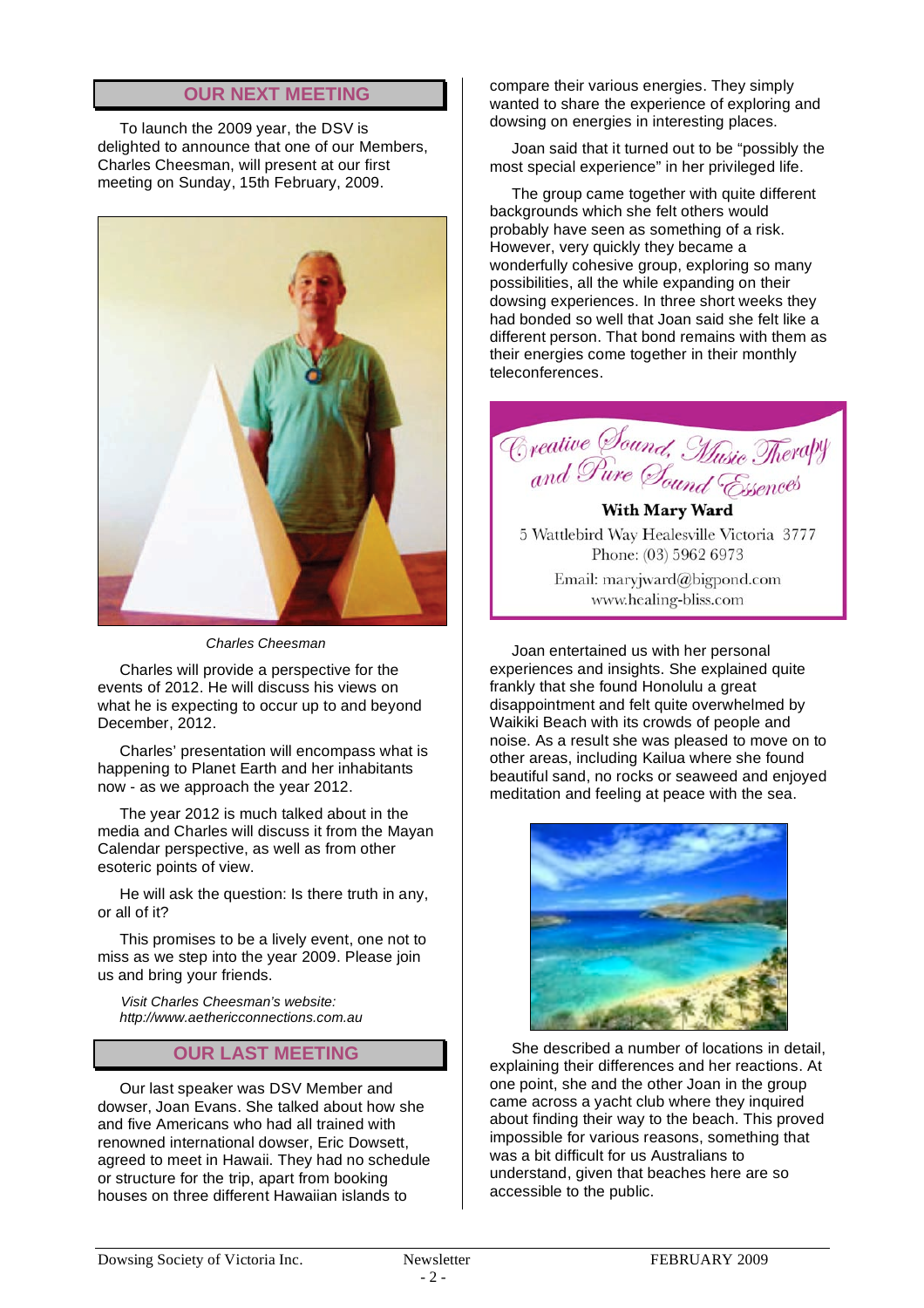Continuing their search for the beach, they came to a school, and felt that there had been mass slaughter. They meditated and having watched one of Raymon Grace's DVDs just prior, decided to draw on his teaching to help relieve the energy in the area, releasing overwhelming sadness, aggression and hatred. They worked together to clear the tremendous amount of bad energy and believed that their visit had made a significant impact. They often wonder whether any of the teachers ever noticed a difference in the attitude of the students, as Raymon Grace reported had been the case in his example.

*Joan conducts dowsing workshops, and arranges personal and environmental clearing consultations in Victoria. For further information, email joanevans@westnet.com.au or phone Joan on (03) 5422 68903*

*www.joanevans.com www.ericdowsett.com*

Margaret M. Crutch Naturopath, Counsellor, Hypnotherapist, Spiritual Healer, Advanced Pranic Healer, Reiki Master 43 Barnes Avenue Burwood 3125 Victoria  $(03)$  9808 4868 margcrutch@bigpond.com

#### **NEW DSV WEBSITE**

We are delighted to announce that the new website for the DSV has been completed and is now up and running. It has much more information than the old one, which was a simple site originally intended just to get us out there on the internet.

You can check our new website out at the same address: http://www.dsv.org.au



There are a number of new features, including an extended *Links* section, connecting to a wide range of websites of interest in Australia and internationally. So now it's even easier to stay in touch with dowsers around the world.

#### **FIELD TRIP, MARCH 2009**

It has been some time since the DSV held a field trip, so after a number of requests we are delighted to announce a very special trip to Hanging Rock on Sunday, 29<sup>th</sup> March.



*Hanging Rock*

Hanging Rock (Mount Diogenes) is a rare volcanic formation of solvsbergite situated in the Hesket plains near the townships of Mount Macedon and Woodend in Victoria, Australia.



*A close up of Hanging Rock*

It is home of the Hanging Rock Cup and Races, and the setting of Joan Lindsay's world renowned novel and film, "Picnic at Hanging Rock", about the mysterious disappearance of a group of local school girls during a picnic excursion at the Rock in 1900.



Hanging Rock is an excellent area for dowsers to explore, with its history, mystery and geology. The walking track to the summit passes a series of unique rock formations which have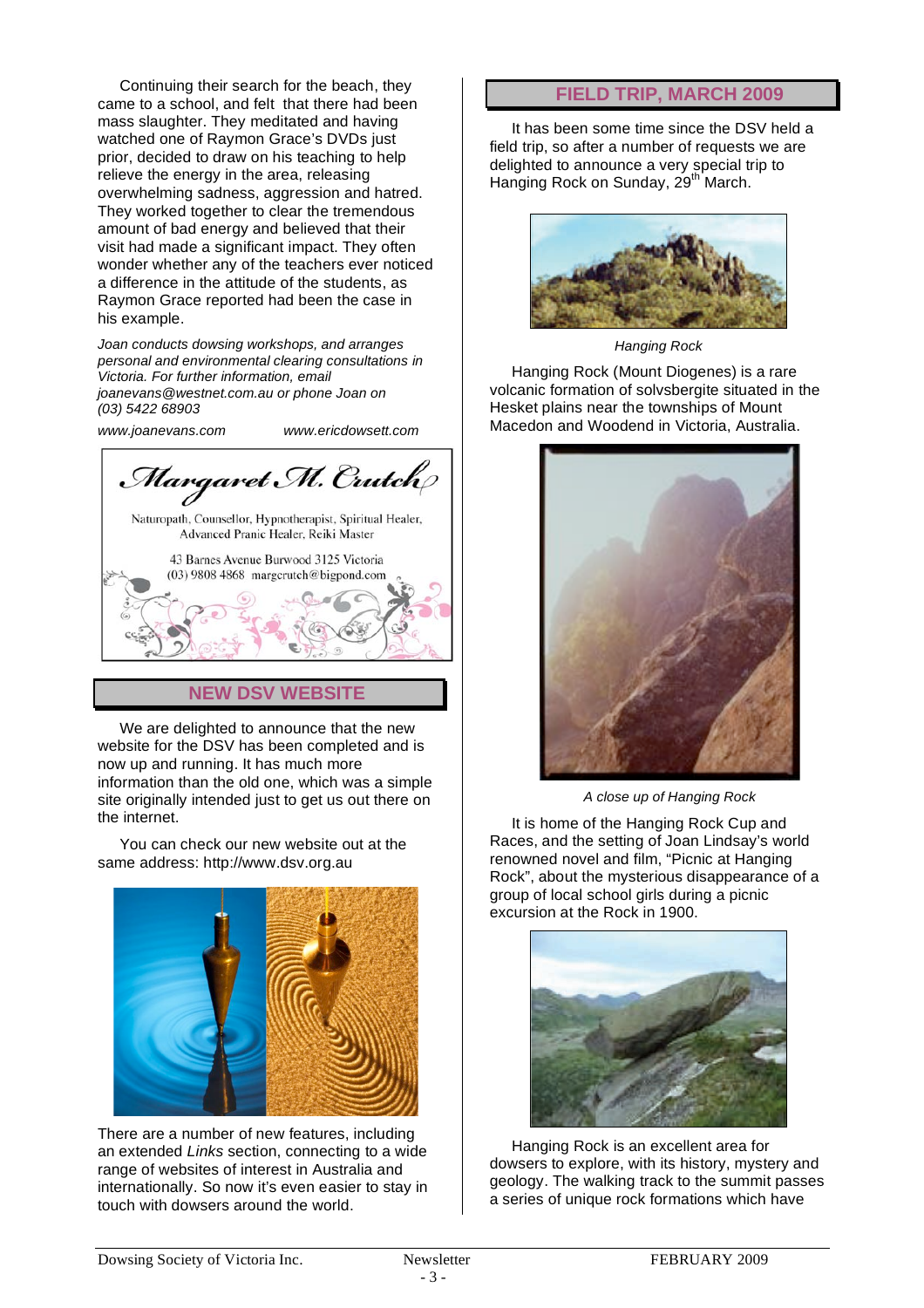acquired various colloquial names over time. These include The Cathedral, The Eagle, Flying Saucer, Morgan's Lookout, King Arthur's Seat and Birdbath.

By following the path to the top of the Rock you'll be able to enjoy the magnificent panorama extending across from Mount Macedon in the south to the Cobaw Ranges in the north. This field trip promises to be lots of fun and fascinating from a dowsing point of view.

The Rock is said to be one of the best examples in the world of a volcanic feature known as a mamelon. It was formed six million years ago when a particularly stiff type of lava formed around a pile of layers on the surface as it was squeezed through a narrow vent in the earth.

Make it a date to join in the fun of the DSV field trip on Sunday  $29<sup>th</sup>$  March, 2009.

*Please note: A separate form is provided with this Newsletter for those living in Victoria. There is a nonrefundable\* \$10 fee which includes a map and tea/coffee in the café. We need a minimum of 10 people for the field trip to proceed. If you'd like to attend, please fill in one form per person and pay at the next DSV meeting on 15th February. Or, please mail the form/s with a cheque/money order made out to the DSV, and post it to "DSV, PO Box 2635, Mount Waverley, Vic. 3149", to reach us by Friday, 13th March, 2009. Receipt of payment denotes that you accept full responsibility for medical, ambulance and hospital insurance prior to the excursion and it indemnifies the Dowsing Society of Victoria (DSV) and Committee Members from any liability for loss, accident or death, including while travelling to and from Hanging Rock . \*As a precaution, if three days prior, the weather is expected to be over 35<sup>o</sup> C, or if the area is a Fire Zone, the trip to Hanging Rock will be cancelled and, for either reason, monies refunded.*

**For further information about Hanging Rock** http://www.hangingrock.info

**WELCOMING NEW DSV MEMBERS**

*DSV President Lyn Wood and the Committee welcome our new members who signed up in November 2008. We hope your membership and dowsing adds a new dimension to your lives.*

Meredith Ackland Lolita Gunning Anda Lawson Somasekhar Patil Kay Scott



#### **DOWSING: An Ancient History**

*Extract from an article by Lloyd Youngblood*

*The American Society of Dowsers http://www.dowsers.org*

The Ancient art of dowsing has been practiced throughout millennia, although the names used to identify it may have changed in different cultures and eras, the techniques have not. In this vein, in 1949, a party of French explorers (while searching for evidence of lost civilizations in the Atlas Mts. of North Africa) stumbled upon a massive system of caverns known as the Tassili Caves, wherein many of the walls were covered with marvelous pre-historic paintings.

# **Aetheric Energy Devices** and Dowsing Tools



#### **Charles D. Cheesman**

PO Box 630, Mornington, Victoria, 3931, Australia Ph: 613 5977 1222 Fax: 613 5977 1333 Mob: 0412 038 193 www.aethericconnections.com.au

Among the many fascinating wall murals, not only did they locate an art gallery devoted exclusively to the depictions of spacecraft and ETs, they also found a remarkable, huge wall painting of a dowser, holding a forked branch in his hand searching for water, surrounded by a group of admiring tribesmen. These wall murals were carbon dated and found to be a least 8000 years old. During several research journeys to Egypt and the Middle East, I have photographed etchings on 4000 year old temple walls of pharaohs holding devices in their hands resembling dowsing tools.

Wellbeing

Relief from addictions, allergies, cravings, fear, pain, trauma. Dowsing EFT (Emotional Freedom Techniques) TAT (Tapas Acupressure Technique) Reiki Sekh'm

'atural products

◆ Oh! Naturale Australian Skin and Hair Care **Contact Heather Wilks** Email: heather@ohnaturale.com www.ohnaturale.com Tel: (03) 9572 2970 or 1300 55 22 59

Cairo Museum is holding ceramic pendulums which have been removed from thousand-year old tombs. In China, there is an etching of Chinese Emperor Yu who ruled China 2500 years ago, and in his hands he holds a rather bulky turn-pronged device that resembles a dowsing device. Many passages in the Bible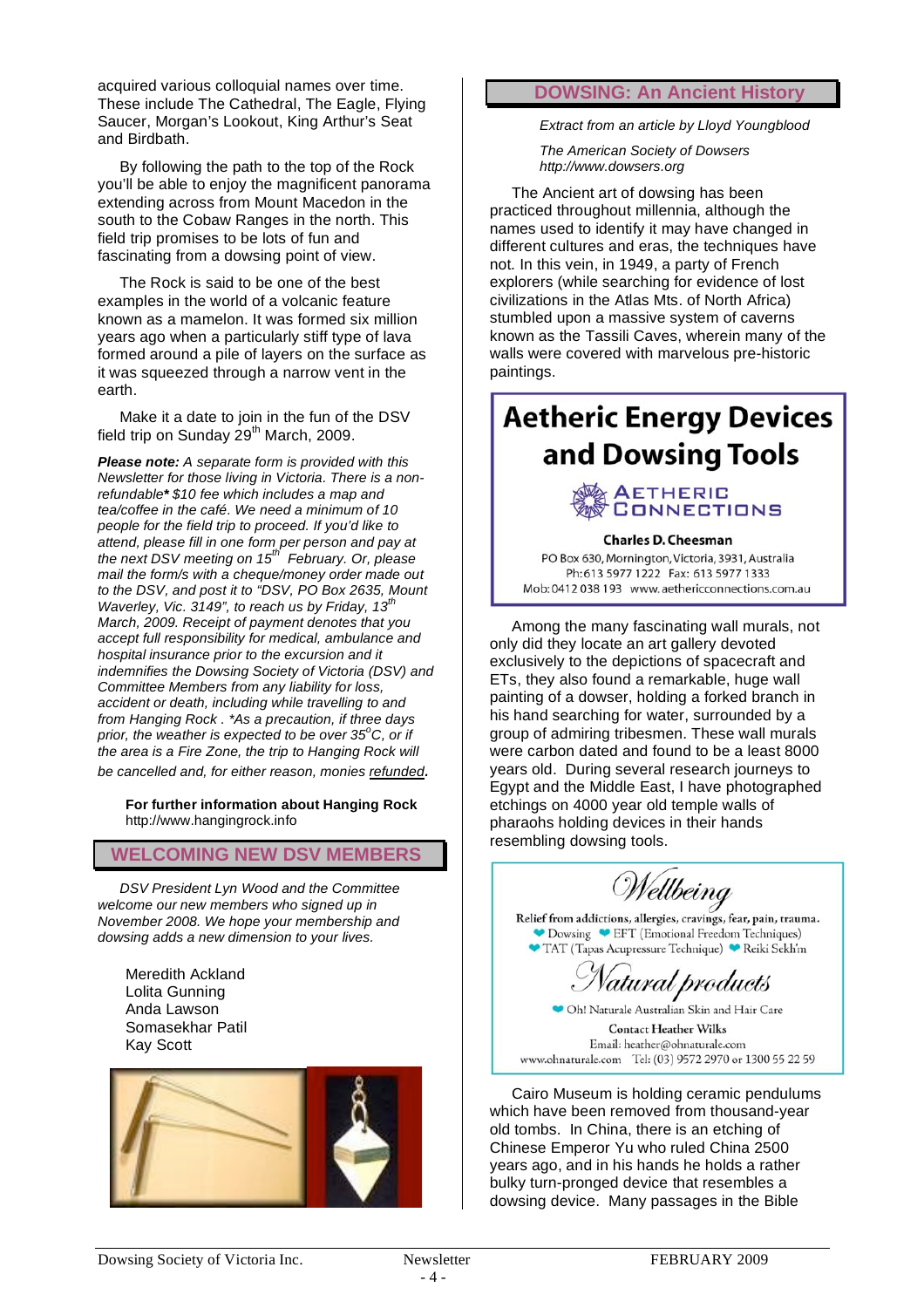allude to dowsing, relating in considerable detail how both Moses and his son, Aaron, used a dowsing device referred to as "the Rod" to locate and bring forth water. In the Old Testament, the Prophet Eziekiel reports that King Nubucadnezzar of Babylon, was uncertain as to which city he should attack, Jerusalem the capital of Judah or Rebath of the Ammonites (today's modern-day Amman, Jordan). He directed his dowsers or diviners to select the best target and they chose Jerusalem, leading to its seizure and the long "Babylonian captivity of the Jews".

The Jews learned the ancient art of dowsing from their captors and in the Old Testament Prophet Hozea wrote: "They now consult their pieces of wood then the wand makes pronouncements from them!"

The historical records of Greece refer to dowsing and the art was widely practiced on the Island of Crete, as early as 400 BC. Researchers have uncovered evidence that the Pytheon Oracle of Delphi used a pendulum to answer the questions posed by her clients, kings, queens, nobility and military commanders who traveled great distances to confer with her.



**BERNADETTE SAULENIER** Crystal Heart Reiki-Sekh'm Teacher

Call (03) 9763 8240 or visit www.crystalheartsanctuary.com

In this regard, E.S. Cumbie in his fine book entitled, "The Psychometric Pendulum and the Pendulum Board" has this to say about dowsing and the ancient priesthood. "In ancient times, the priesthood felt that the layman did not have the belief, knowledge or training to contact the cosmic mind for enlightenment. So the poor people were forced to rely upon the priests to gain the guidance they sought from a higher source and the priests used dowsing devices to make this contact." For example, in Ezra 3:63 of the Old Testament, it is written: "The governor told the people not to partake of the most holy food until the priest contacted Urin & Thummin". In Samuel 28:6 it says, "When Saul inquired of the Lord, the Lord did not answer either in dreams by the prophets or by Urim & Thymmin". Cumbie is convinced that the words Urim & Thumin referred to dowsing devices which could have supplied crucial information and sometimes refused to do so because the priestly dowser held the wrong attitudes or phrased their questions in an incorrect manner. The blind Greek poet Homer refers to dowsing as

Rhabdomancy, which means Divining Rod in Greek. That same word is still used today in the Italian language to denote dowsing.



In his monumental work "The Odyssey" Homer also called the dowsing rod the Caduceus, which was passed from Apollo (or Hermes) to Asclepious, the ancient Greek God of healing. This mystical, legendary staff with its entwined serpents has become the universal symbol of healing, used by medical societies around the planet. Back in the 1400s, dowsing as we think of it today, was called "Virgula Devine" in Latin which meant dowsing with the rod shape.

In Germany, during this period, dowsing devices were used extensively by miners seeking mineral ore, who referred to the forked stick as "Deuter" - an umbrella word in German meaning "to show", "to indicate", "to point out", "to auger", "to strike". According to Christopher Bird, author of the classic book, "The Divining Hand", no one is absolutely certain of the origin of the verb to "dowse". But it seemingly made its first official appearance in 1650 in an essay written by the famous English Philosopher John Locke whose noble writings inspired the framers of our own Declaration of Independence and The Constitution of the United States. In his essay, Locke wrote that by the use of the dowsing rod, one could devise or discover water and precious minerals (such as gold & silver and mineral ore). Locke has appropriated his phrase from the long dead English west country language of Cornwall - where in Cornish Dewsys meant "Goddess", and "Rhod" meant tree branch, and from which he "coined" the phrase - Dowsing Rod.



In the 1700s and 1800s in England, Germany and France, various books on mining and engineering referred extensively to dowsing, including the "1747 Mining Dictionary" and again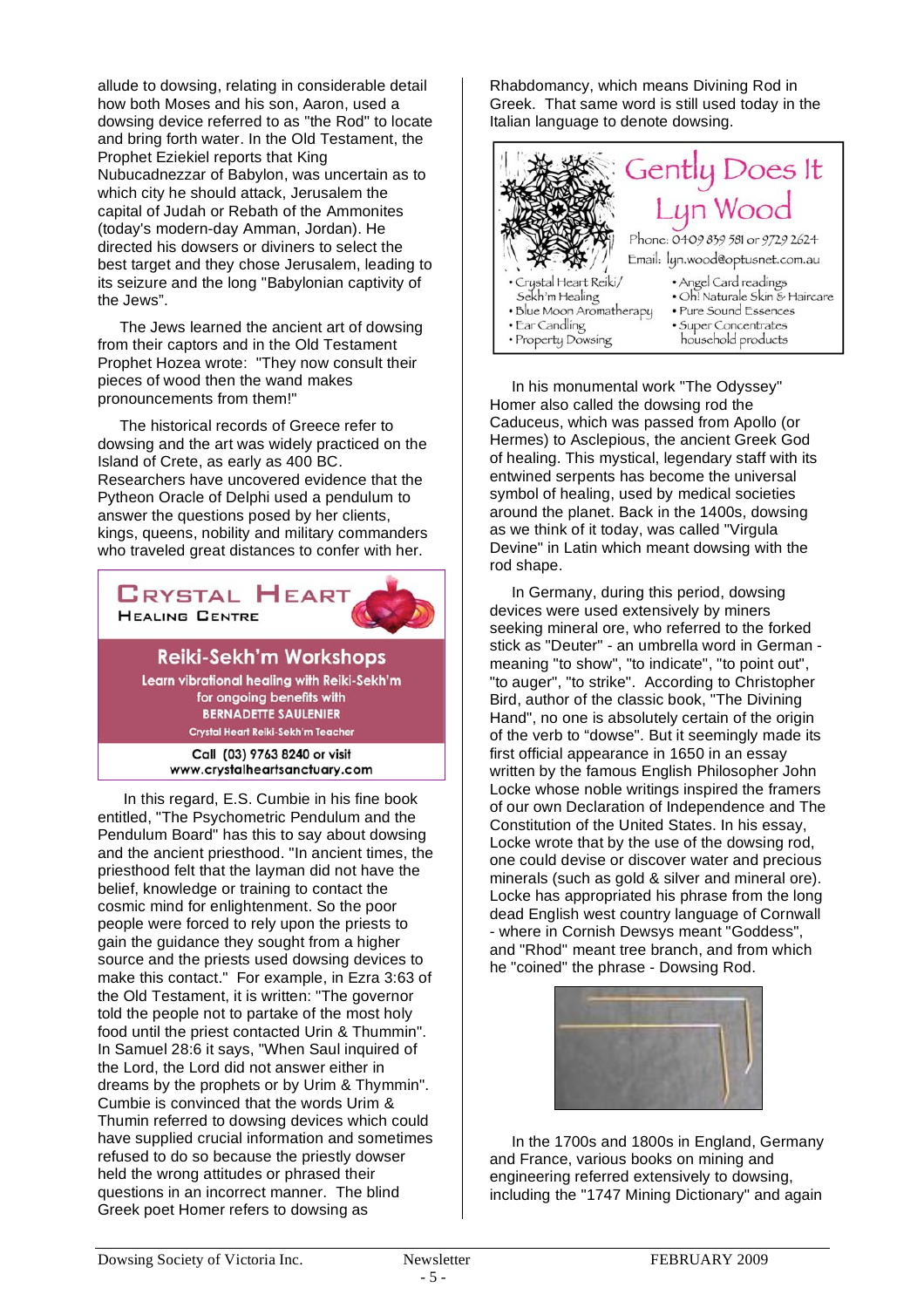in Bordlase's 1758 "Natural History of Cornwall", and also "The 1831 Quarterly Mining Review".

Because the ancient art was widely used by miners in Germany for hundreds of years to locate water and ore deposits, today their libraries and museums of natural history, science, mining and engineering - as well as many private collections of art and sculptures have displays of wood carvings, paintings and drawings, porcelain creations, coins, etc. ... featuring dowsers holding forked sticks.



Dowsing Congress - 1913

Interestingly, London, England's 1912 edition of "Mining Magazine" published the first translation of a Latin Opus into English. It was called "On Metals" in praise of dowsing which had been first published 356 years earlier. The translators were a professional American mining engineer and his wife. The engineer later gained fame and won notoriety as the 31st President of the U.S. -- Herbert Clark Hoover.

As Chris Bird notes, "God knows, had President Hoover been an expert dowser himself, he might have predicted, and therefore, prevented the great stock market crash of 1929." Collectively, in some of the world's finest libraries (e.g. The Library of Congress, The Widener Library of Harvard, The Sterling Library of Yale) you can find approximately 3,500 specialized books on the ancient art and the list grows steadily all the time.

First the question -- what is dowsing? Well, for those of you who are unfamiliar with the term, let me say that you won't find anything of value in current dictionaries or encyclopedias. Those comments, prepared by orthodox scholars, are incomplete and inaccurate, giving only a few descriptions, generally summarizing all with the cryptic comment, that dowsing is simply "folklore".

But as Christopher Bird points out in his "The Divining Hand", ... throughout history, men and women characterized as diviners, dowsers,

soothsayers, seers, mystics, mediums, clairvoyants, shaman, witch doctors, wizards, etc., developed and practiced arts regarded as divine or demonic (depending on the viewpoint) and were able to answer questions that logical reason could not provide.

In essence, these people through self training, diligent practice and a profound knowledge of how the universe really functioned, simply "knew things" via the faculty of what has been called the "hidden senses" or E.S.P. Engineer Raymond C. Willey's (one of the founders of ASD back in 1961) 1970 book "Modern Dowsing" gives one of the best definitions I have encountered. Willey says: **"Dowsing is the exercise of a human faculty, which allows one to obtain information in a manner beyond the scope and power of the standard human physical senses of sight, sound, touch, etc."**

Author Chris Bird says that "to dowse" is to search for anything. This is generally done with the aid of a hand held instrument, such as a forked stick, a pendulum bob on a string, Lshaped metal rods or a wooden or metal wand.

The next question is simply: How does dowsing work? Countless theories abound, even today, yet, I am not absolutely certain that any one, or even a combination of such theories, discloses the whole story.

I am persuaded that Moses and the ancient priesthood clearly understood the mechanism by which it worked, however, they never released such critical data to the masses. Therefore, recognizing that to have done so, would have meant a loss of power and prestige for them.



The premier consideration is simply this dowsing works - and with proper understanding, training, time, patience, study and regular practice (especially in the beginning stages) it will work for the most important person in the world - you!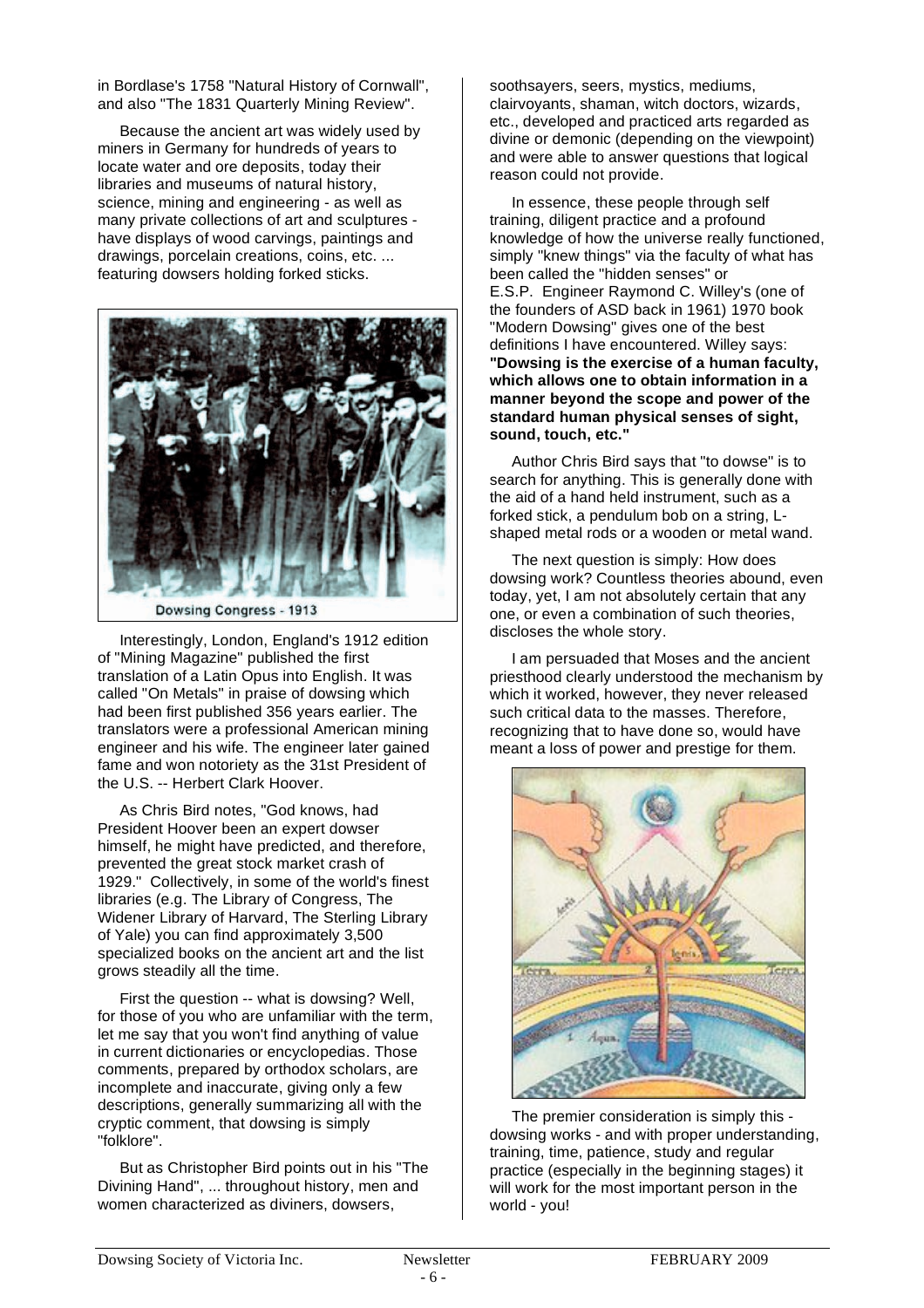#### **BLINDFOLD DOWSING**

*Recently the DSV received an inquiry asking us about information on results for blindfold tests of dowsing. We include our response here for your interest. Editor*

Blindfold testing is not something that we do at the DSV. We have a basic and sincere trust of the dowsing system as being something that allows us to access our intuition to improve our lives.

The science of Sir Isaac Newton has dominated the world for the past four hundred years. This model of western science has regarded the world as being physical only based on the belief that what can be "proved" in a physical experiment in a science laboratory is real and everything else is not real.

However, dowsing pre-dates the Newtonian view and now, through the acceleration of knowledge and more recent discoveries in quantum science and so on, this view is slowly changing to allow for a broader understanding to include what the mind, consciousness and spirit involve. This sits well with our views on dowsing which has been practised for centuries.

Albert Einstein was also convinced of the authenticity of dowsing. He said, "I know very well that many scientists consider dowsing as they do astrology, as a type of ancient superstition. According to my conviction this is, however, unjustified. The dowsing rod is a simple instrument which shows the reaction of the human nervous system to certain factors which are unknown to us at this time."



Our grateful thanks to Bakers Delight for afternoon tea treats served at DSV meetings.

*Bakers Delight, 49 Hamilton Place, Mt Waverley*

#### **DSV SPEAKERS AVAILABLE ON CD**

We've begun recording some of the speakers who present at our DSV meetings – with their permission of course.

While the audio quality varies, thanks to Anne Smith for her role in carefully editing the talks to improve the sound, and to Fred Ward for printing

the labels as well as burning the copies. It's a real team effort.



To date we have four speakers on CD.

1. Dianne Ward - on the Dreamspell Calendar which draws on aspects of both the Mayan and the Gregorian calendars.

2. Astrologer, Christine Rothwell - on the value of Astrology.

3. Bill Patterson – on meditation to access our energy to connect with the unconscious.

4. Joan Evans – about her personal experiences of dowsing in Hawaii.

More CDs are in the pipeline and we'll keep you posted via our newsletters.

The CDs are a great idea for those who would like to hear the details again at their leisure, and for people who weren't able to attend a particular meeting and missed someone they'd really wanted to hear.

Each CD is available for \$5. If you would like to have one or more posted to you, please add \$4 for pack & post costs in Australia. (For NZ add \$AU12. For Asia add \$AU15. For the rest of the world add \$AU20.) Simply send a note, giving us your name, full address, the names of the CDs you'd like to order and enclose a cheque or money order (including postage) made out to the DSV and mail to to the "DSV, PO Box 2635, Mount Waverley, Vic 3149".

#### **NEWSLETTERS BY EMAIL**

Most members now receive their newsletters quickly, in colour by email. It saves the trees, and a lot of extra work involved in printing and mailing. We encourage you to make the switch now and receive your newsletters by email too.



To make the change, please send an email with your postal address, your name and email details to heather@ohnaturale.com